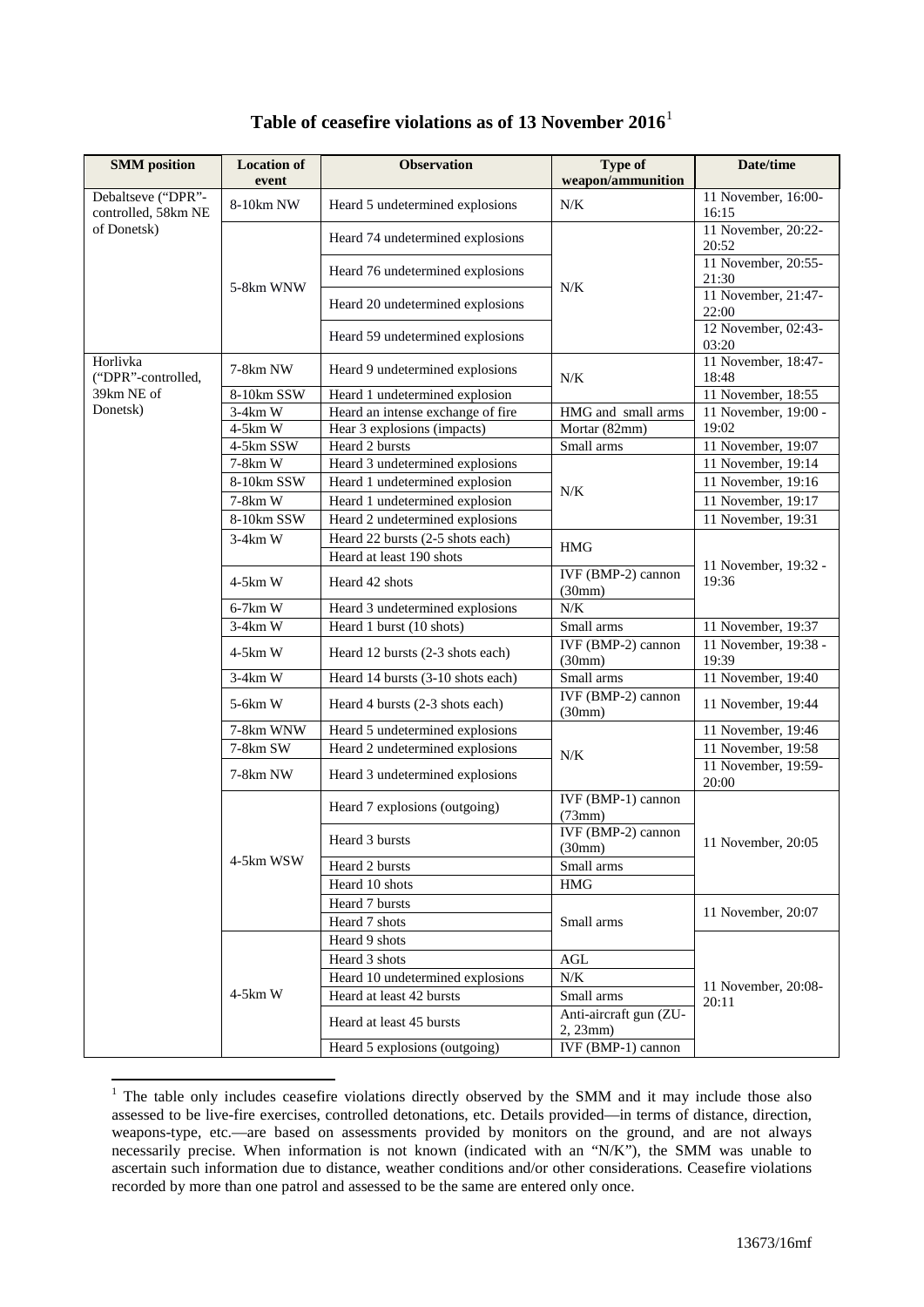|            |                                                             | (73mm)                             |                                          |
|------------|-------------------------------------------------------------|------------------------------------|------------------------------------------|
| 7-8km NW   | Heard 2 undetermined explosions                             |                                    | 11 November, 20:17                       |
| 8-9km W    | Heard 1 undetermined explosion                              | N/K                                | $\overline{11}$ November, 20:18          |
| 5-6km NNW  | Heard 8 bursts                                              | <b>HMG</b>                         | 11 November, 20:22-<br>20:24             |
|            | Hear 1 explosion (impact)                                   | Mortar (82mm)                      |                                          |
| 5-6km W    | Heard 6 explosions (outgoing)                               | IVF (BMP-1) cannon<br>(73mm)       | 11 November, 20:27-<br>20:32             |
|            | Heard 41 bursts                                             | Small arms                         |                                          |
|            | Heard 18 undetermined explosions                            | N/K                                |                                          |
|            | Heard at least 12 bursts                                    | IVF (BMP-2) cannon<br>(30mm)       | 11 November, 20:34-<br>20:38             |
| $4-5km$ W  | Heard at least 12 bursts                                    | Anti-aircraft gun (ZU-<br>2, 23mm) |                                          |
|            | Heard 9 bursts                                              | Small arms                         | 11 November, 20:39                       |
|            | Heard 2 explosions (outgoing)                               | IVF (BMP-1) cannon<br>(73mm)       | 11 November, 20:40                       |
| 4-5km WNW  | Heard 1 undetermined explosion                              |                                    | 11 November, 20:41                       |
|            | Heard 10 undetermined explosions                            | N/K                                | 11 November, 20:42-<br>20:43             |
| 5-6km W    | Heard 5 bursts                                              | Small arms                         |                                          |
|            | Heard 4 bursts                                              | Anti-aircraft gun (ZU-<br>2, 23mm  | 11 November, 20:45-                      |
|            | Heard 12 undetermined explosions                            | $N/K$                              | 20:50                                    |
| $4-5km$ W  | Heard 4 bursts                                              | IVF (BMP-2) cannon<br>(30mm)       |                                          |
| 5-7km NW   | Heard 1 undetermined explosion                              | N/K                                | 11 November, 20:52                       |
| 7-8km W    | Heard 1 undetermined explosion                              |                                    | 11 November, 20:54                       |
| 3-4km WNW  | Heard 13 bursts (3-5 shots each)                            | Small arms                         | 11 November, 20:59                       |
| $5-6km$ NW | Heard 2 explosions (outgoing)                               | $N/K$                              | 11 November, 21:11                       |
| $3-5km$ W  | Heard 19 bursts                                             | Small arms                         | 11 November, 21:13-                      |
|            | Heard 11 bursts                                             | <b>HMG</b>                         | 21:14                                    |
| 5-6km NW   | Heard 2 undetermined explosions                             | N/K                                | 11 November, 21:15<br>11 November, 21:24 |
|            | Heard 2 explosions (outgoing)<br>Heard 13 bursts            | Small arms                         | 11 November, 21:25-                      |
| 3-5km NW   | Heard 11 bursts                                             | <b>HMG</b>                         | 21:27                                    |
| 7-8km NW   | Heard 4 undetermined explosions                             | N/K                                | 11 November, 21:28                       |
|            | Heard 10 bursts (3-5 shots each)                            | Small arms                         |                                          |
| 4-5km NW   | Heard 2 bursts (2-3 shots each)                             | <b>HMG</b>                         | 11 November, 21:29-                      |
|            | Heard 4 undetermined explosions                             |                                    | 21:31                                    |
| 8-9km NW   | Heard 14 undetermined explosions                            | N/K                                | 11 November, 21:33-<br>21:42             |
| 5-6km NW   | Heard 4 bursts                                              | <b>HMG</b>                         | 11 November, 21:43                       |
| 8-9km NW   | Heard 7 undetermined explosions                             | $N\!/\!K$                          | 11 November, 21:43-                      |
| 5-6km NW   | Heard 7 bursts                                              | <b>HMG</b>                         | 21:47                                    |
| 4-5km NW   | Heard 1 burst                                               |                                    | 11 November, 21:50                       |
| 5-6km NW   | Heard 3 undetermined explosions                             | N/K                                |                                          |
| 4-5km NW   | Heard 9 undetermined explosions                             |                                    | 11 November, 21:51-                      |
|            | Heard 7 bursts                                              | <b>HMG</b>                         | 21:57                                    |
| 8-9km NNW  | Heard 1 undetermined explosion                              | $N\!/\!K$                          | 11 November, 21:58                       |
| 4-5km NNW  | Heard 1 burst (4 shots)<br>Heard 11 bursts (3-5 shots each) | <b>HMG</b><br>Small arms           | 11 November, 22:06-<br>22:11             |
| 8-9km W    | Heard 19 undetermined explosions                            | N/K                                | 11 November, 22:17-<br>22:31             |
| 5-6km W    | Heard 1 burst                                               | Anti-aircraft gun (ZU-<br>2, 23mm) | 11 November, 22:23                       |
| 8-9km W    | Heard 5 undetermined explosions                             | N/K                                | 11 November, 22:34-<br>22:35             |
| 5-6km W    | Heard 1 burst                                               | Anti-aircraft gun (ZU-<br>2, 23mm) | 11 November, 22:36-                      |
| 8-9km W    | Heard 6 undetermined explosions                             | N/K                                | 22:38                                    |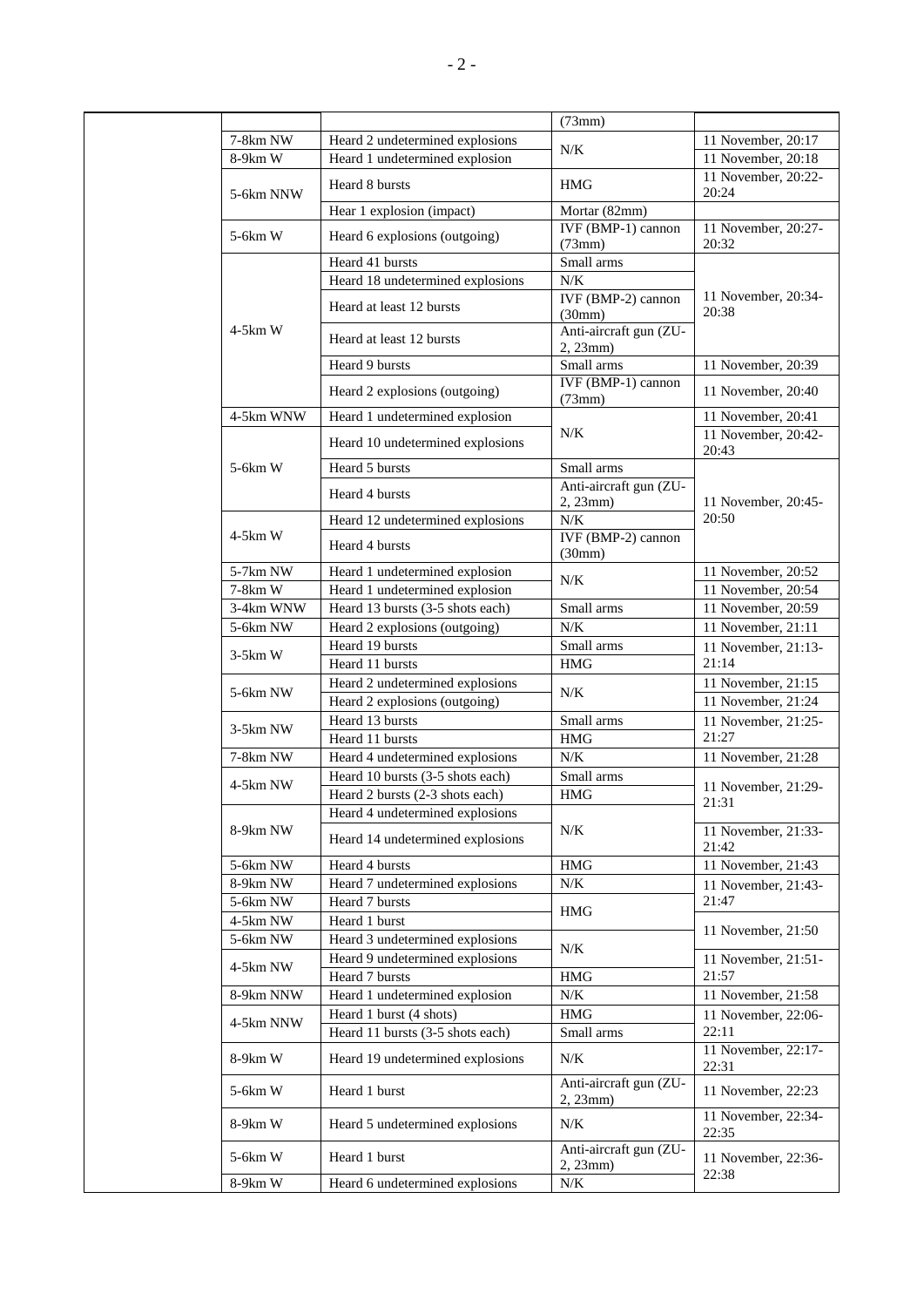|                                    |           | Heard 3 bursts                                                           | <b>HMG</b>                                       |                                       |
|------------------------------------|-----------|--------------------------------------------------------------------------|--------------------------------------------------|---------------------------------------|
|                                    | 5-6km W   | Heard 2 bursts                                                           | IVF (BMP-2) cannon<br>(30mm)                     | 11 November, 22:40                    |
|                                    | 8-9km W   | Heard 2 undetermined explosions                                          | $N/K$                                            | 11 November, 22:42                    |
|                                    | 5-6km W   | Heard 44 bursts                                                          | Anti-aircraft gun (ZU-<br>2, 23mm)               | 11 November, 23:08-<br>23:30          |
|                                    | $6-7km$ W | Heard 2 explosions (impacts)                                             | $N/K$                                            | 11 November, 23:31                    |
|                                    | 5-6km WNW | Heard 7 bursts                                                           | IVF (BMP-2) cannon                               | 11 November, 23:32-                   |
|                                    |           |                                                                          | (30mm)                                           | 23:33                                 |
|                                    | 5-6km W   | Heard 3 bursts                                                           | Anti-aircraft gun (ZU-<br>2, 23mm)               | 11 November, 23:35                    |
|                                    | 5-6km WNW | Heard 2 undetermined explosions                                          | $N/K$                                            | 11 November, 23:36                    |
|                                    |           | Heard 3 explosions (outgoing)                                            | IVF (BMP-1) cannon<br>(73mm)                     | 11 November, 23:38                    |
|                                    | 4-5km WNW | Heard 1 burst                                                            | HMG                                              |                                       |
|                                    |           | Heard 10 bursts                                                          | Anti-aircraft gun (ZU-<br>2, 23mm)               | 11 November, 23:40-<br>23:43          |
|                                    | 5-6km WNW | Heard 2 undetermined explosions                                          | $N/K$                                            | 11 November, 23:44                    |
|                                    |           | Heard 1 explosion (outgoing)                                             | $\overline{\text{IVF (BMP-1)}}$ cannon<br>(73mm) | 11 November, 23:47                    |
|                                    | $5-6km$ W | Heard 2 undetermined explosions                                          | N/K                                              | 11 November, 23:57-<br>00:08          |
|                                    | 5-6km WNW | Heard 1 undetermined explosion                                           |                                                  | 11 November, 00:10                    |
| Park Inn Hotel                     |           | Heard 134 undetermined explosions                                        |                                                  | 11 November, 19:56-                   |
| ("DPR"-controlled,<br>Donetsk)     | 5-10km NW | Heard 220 undetermined explosions                                        | N/K                                              | 22:30<br>11 November, 22:32-<br>23:42 |
|                                    |           | Heard 53 undetermined explosions                                         |                                                  | 12 November, 00:12-<br>01:42          |
| SMM camera in<br>Shyrokyne (20km E |           | Recorded 1 shot in flight from ESE to<br><b>WNW</b>                      |                                                  | 11 November, 20:08                    |
| of Mariupol)                       |           | Recorded 6 burst of direct fire (3<br>shots each) fired from ESE to WNW  |                                                  | 11 November, 20:10                    |
|                                    |           | Recorded 1 shot in flight from ESE<br>to WNW                             |                                                  | 11 November, 20:11                    |
|                                    |           | Recorded 5 shots in flight from ESE<br>to WNW                            |                                                  | 11 November, 20:34                    |
|                                    |           | Recorded 6 indirect rocket assisted<br>projectiles in flight from ESE to | $N/K$                                            | 11 November, 20:41                    |
|                                    |           | <b>WNW</b><br>Recorded 2 shots in flight from ESE                        |                                                  | 11 November, 20:49                    |
|                                    |           | to WNW                                                                   |                                                  |                                       |
|                                    |           | Recorded 2 shots in flight from ESE<br>to WNW                            |                                                  | 11 November, 20:50                    |
|                                    |           | Recorded 2 shots in flight from ESE<br>to WNW                            |                                                  | 11 November, 20:51                    |
|                                    |           | Recorded 1 shot in flight from ESE<br>to WNW                             |                                                  | 11 November, 20:52                    |
|                                    | N/K NNE   | Recorded 1 burst of tracer fire (4<br>shots) from ESE to WNW             | Cannon (N/K calibre)                             |                                       |
|                                    |           | Recorded 1 tracer round fired ESE to<br><b>WNW</b>                       | $N\!/\!K$                                        | 11 November, 21:29                    |
|                                    |           | Recorded 1 tracer round fired ESE to<br><b>WNW</b>                       |                                                  | 11 November, 21:41                    |
|                                    |           | Recorded 1 explosion (impact)                                            |                                                  | 12 November, 16:24                    |
|                                    |           | Recorded 1 explosion (impact)                                            |                                                  | 12 November, 16:24                    |
|                                    |           | Recorded 1 explosion (impact)                                            | $N\!/\!K$                                        | 12 November, 16:27                    |
|                                    |           | Recorded 1 explosion (impact)                                            |                                                  | 12 November, 16:30                    |
|                                    |           | Recorded 1 explosion (impact)                                            |                                                  | 12 November, 16:31                    |
|                                    |           | Recorded 1 explosion (impact)                                            |                                                  | 12 November, 16:33                    |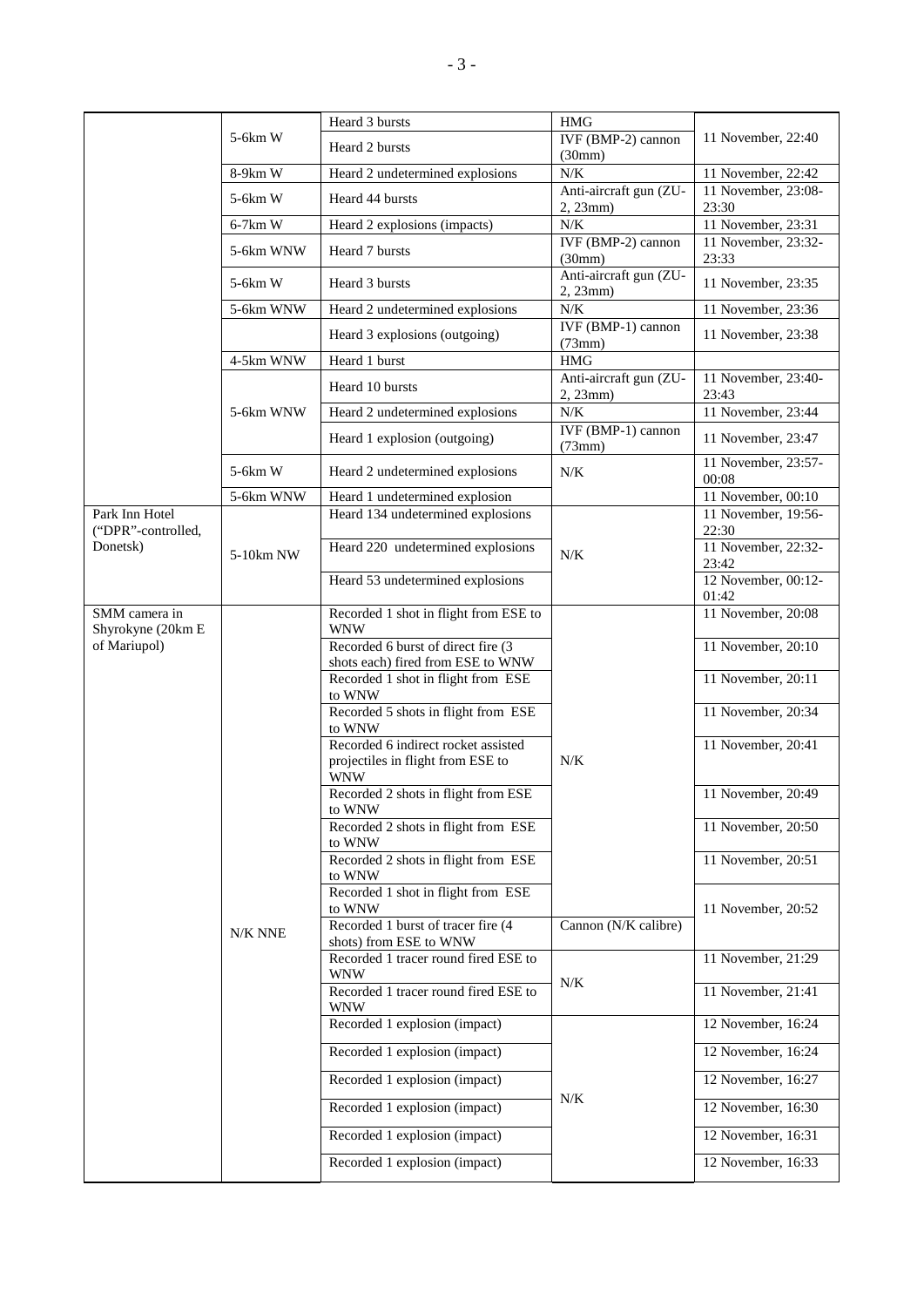|                                               |            | Recorded 1 explosion (impact)                                                                         |                            | 12 November, 16:37                                  |
|-----------------------------------------------|------------|-------------------------------------------------------------------------------------------------------|----------------------------|-----------------------------------------------------|
| Svitlodarsk<br>(government-                   |            | Heard 32 undetermined explosions                                                                      |                            | 11 November, 20:22-<br>20:30                        |
| controlled, 57km<br>north-east of<br>Donetsk) |            | Heard 9 undetermined explosions                                                                       | Artillery (N/K             | 11 November, 20:30-<br>20:40                        |
|                                               | 3-5km NW   | Heard 7 undetermined explosions                                                                       | calibre)                   | 11 November, 20:40-<br>20:50                        |
|                                               |            | Heard 7 undetermined explosions                                                                       |                            | 11 November, 20:50-<br>21:00                        |
|                                               | $2-3km$ SE | Heard 10 undetermined explosions                                                                      | N/K                        | 11 November, 21:20                                  |
|                                               | $3-5km$ NW | Heard 15 explosions (outgoing)                                                                        | Artillery (N/K<br>calibre) | 11 November, 21:47-<br>21:52                        |
| SMM camera at<br>Oktiabr mine                 |            | Recorded 6 undetermined explosions                                                                    |                            | 11 November,<br>23:26                               |
| ("DPR"-controlled,<br>9km NW of Donetsk       |            | Recorded 4 undetermined explosions                                                                    |                            | 11 November,<br>23:30                               |
| city centre)                                  |            | Recorded 3 undetermined explosions                                                                    |                            | 11 November,<br>23:31                               |
|                                               |            | Recorded 3 undetermined explosions                                                                    |                            | 11 November,<br>23:33                               |
|                                               |            | Recorded 3 undetermined explosions                                                                    |                            | 11 November,<br>23:34                               |
|                                               | 3-5km NNW  | Recorded 2 undetermined explosions                                                                    | N/K                        | 11 November,<br>23:35                               |
|                                               |            | Recorded 3 undetermined explosions                                                                    |                            | 11 November,<br>23:36                               |
|                                               |            | Recorded 4 undetermined explosions                                                                    |                            | 11 November,<br>23:38                               |
|                                               |            | Recorded 9 undetermined explosions                                                                    |                            | 11 November,<br>23:39                               |
|                                               |            | Recorded 5 undetermined explosions                                                                    |                            | 11 November,<br>23:41                               |
|                                               |            | Recorded 3 undetermined explosions                                                                    |                            | 11 November,<br>23:42                               |
|                                               | 4-6km NE   | Recorded 9 undetermined projectiles<br>in flight from SW to NE<br>Recorded 6 undetermined projectiles | $N/K$                      | 12 November, 17:50-<br>17:53<br>12 November, 17:58- |
| 7km N of Horlivka                             |            | in flight form SW to NE<br>Heard 2 bursts                                                             |                            | 18:00                                               |
| ("DPR"-controlled,                            | $3-4km N$  | Heard 5 shots                                                                                         | Small arms                 | 12 November, 08:55                                  |
| 39km NE of<br>Donetsk)                        | 3-4km NW   | Heard 2 bursts (2-4 shots in each)                                                                    |                            | 12 November, 09:04                                  |
| Lebedynske<br>(government-                    | $3-5km N$  | Heard 10 undetermined explosions.                                                                     |                            | 12 November, 09:24-<br>09:27                        |
| controlled, 16km NE<br>of Mariupol),          | 5km NNE    | Heard 1 undetermined explosion                                                                        | N/K                        | 12 November, 09:45                                  |
| Yasynuvata ("DPR"-                            | 3-5km SW   | Heard 1 undetermined explosion                                                                        | $N\!/\!K$                  | 12 November, 09:28                                  |
| controlled, 16km NE<br>of Donetsk             |            | Heard 1 shot                                                                                          |                            | 12 November, 09:40                                  |
|                                               | 3km WSW    | Heard 1 burst (3 shots)                                                                               |                            | 12 November, 09:41                                  |
|                                               |            | Heard 2 shots                                                                                         | Small arms                 | 12 November, 09:46                                  |
|                                               | 2-3km WSW  | Heard 2 shots                                                                                         |                            | 12 November, 09:47                                  |
|                                               | 5km W      | Heard 3 undetermined explosions                                                                       | $N/K$                      | 12 November, 09:48                                  |
|                                               | 3km WSW    | Heard 2 shots                                                                                         | Small arms                 | 12 November, 09:50                                  |
|                                               | 5km W      | Heard 2 undetermined explosions                                                                       | N/K                        | 12 November, 09:54                                  |
|                                               | 3km WSW    | Heard 1 shot                                                                                          |                            | 12 November, 09:55                                  |
|                                               | 2-3km WSW  | Heard 1 shot                                                                                          |                            | 12 November, 09:56                                  |
|                                               |            | Heard 4 shot                                                                                          | Small arms                 | 12 November, 09:59                                  |
|                                               | $2-3km$ W  | Heard 36 shots                                                                                        |                            | 12 November, 10:06-<br>10:43                        |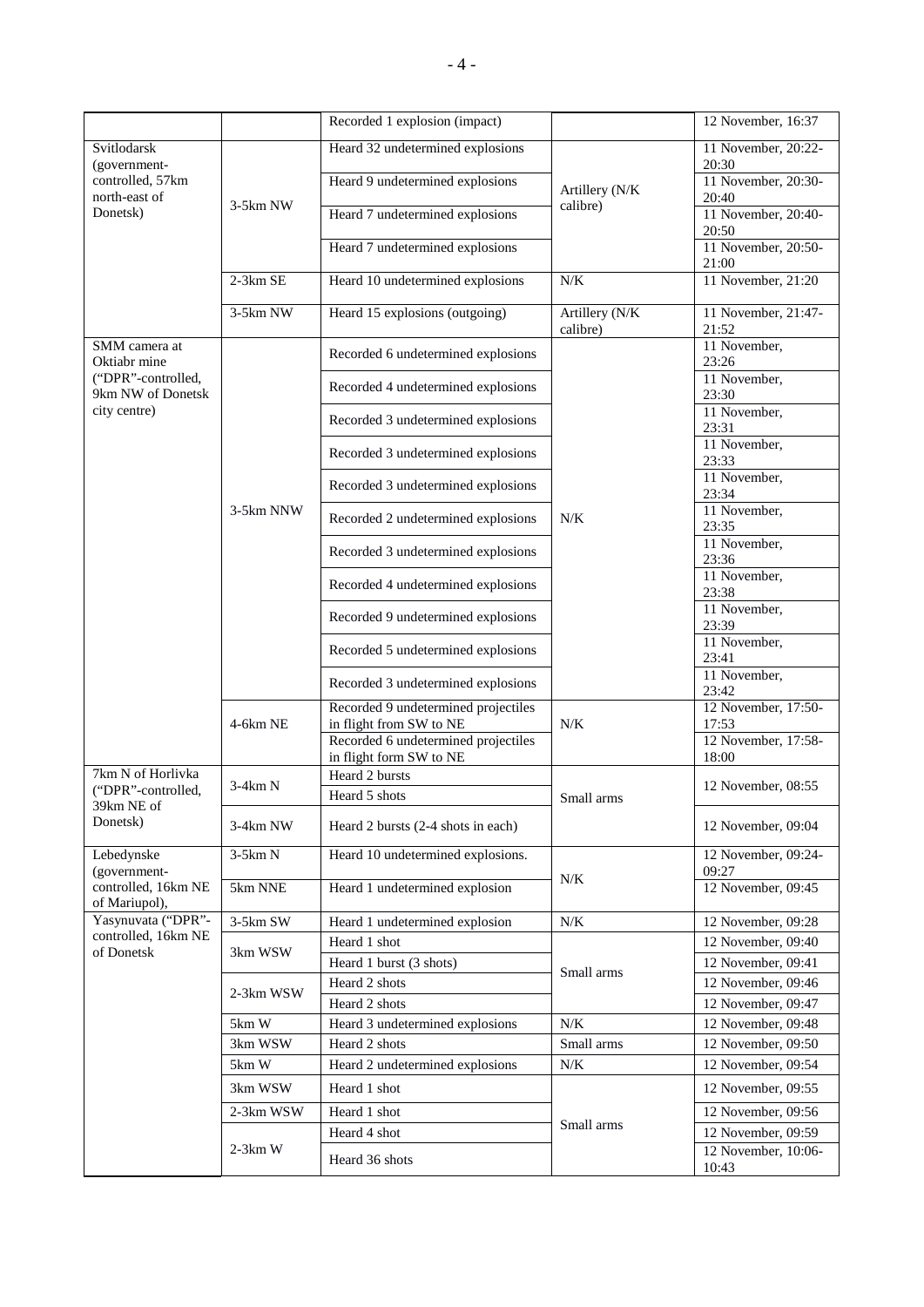| 600m-800m<br>W | Heard 1 explosion (outgoing)    | Tank          | 12 November, 10:07           |
|----------------|---------------------------------|---------------|------------------------------|
| 3-5km WSW      | Heard 4 undetermined explosions | N/K           | 12 November, 10:30-<br>11:31 |
|                | Heard 13 bursts                 |               | 12 November, 10:33           |
| 1km NW         | Heard 4 shots                   |               | 12 November, 10:45           |
| 2-3km SW       | Heard 6 shots                   |               | 12 November, 11:00           |
| 2-3km WSW      | Heard 2 shots                   | Small arms    | 12 November, 11:02           |
|                | Heard 15 shots                  |               | 12 November, 11:03           |
| 3-5km NW       | Heard 7 shots                   |               | 12 November, 11:06           |
| 2-3km WSW      | Heard 5 shots                   |               | 12 November, 11:17           |
| 3-5km SW       | Heard 7 shots                   | Cannon (30mm) | 12 November, 11:26           |
| 3-5km WSW      | Heard 19 shots                  | Small arms    | 12 November, 11:34-<br>11:45 |
| 5-7km WSW      | Heard 1 undetermined explosion  | N/K           | 12 November, 11:47           |
|                | Heard 23 shots                  |               | 12 November, 11:52-          |
|                | Heard 3 bursts                  | Small arms    | 11:57                        |
|                | Heard 24 shots                  |               | 12 November, 11:59-          |
| 3-5km WSW      | Heard 3 shots                   | AGL           | 12:11                        |
|                | Heard 1 explosion (outgoing)    | Tank          |                              |
|                | Heard 2 undetermined explosion  | N/K           | 12 November, 12:15           |
|                | Heard 7 bursts                  |               |                              |
|                | Heard 5 shots                   | Small arms    | 12 November, 12:30           |
| 3-4km NW       | Heard 4 shots                   |               | 12 November, 12:33           |
|                | Heard 1 explosion (outgoing)    | Tank          | 12 November, 12:34           |
|                | Heard 4 shots                   |               | 12 November, 12:40           |
| 3-5km NW       | Heard 4 shots                   |               | 12 November, 12:44           |
| 3-4km NW       | Heard 7 shots                   |               | 12 November, 12:47           |
| $3-4km$ W      | Heard 8 shots                   | Small arms    |                              |
| 3-5km WSW      | Heard 5 shots                   |               | 12 November, 12:50           |
|                | Heard 4 shots                   |               | 12 November, 12:51           |
| 5-6km NW       | Heard 4 shots                   |               | 12 November, 12:52           |
|                | Heard 1 undetermined explosion  | $N/K$         |                              |
| 3-5km WSW      | Heard 5 bursts                  | <b>HMG</b>    | 12 November, 12:54           |
| 4-5km NW       | Heard 2 explosions (outgoing)   | Tank          |                              |
|                | Heard 10 bursts                 |               | 12 November, 12:55           |
|                | Heard 5 bursts                  | <b>HMG</b>    |                              |
| 2-3km WSW      | Heard 6 bursts                  |               | 12 November, 12:56           |
|                | Heard 18 shots                  | Small arms    | 12 November, 12:57           |
|                | Heard 10 shots                  |               | 12 November, 12:58           |
| 3-5km NW       | Heard 1 undetermined explosion  | N/K           | 12 November, 13:15           |
| $2-3km$ NW     | Heard 35 bursts                 | Small arms    | 12 November, 13:24-          |
|                | Heard 31 shots                  |               | 13:38                        |
| 3-5km NW       | Heard 2 undetermined explosions | N/K           | 12 November, 13:31           |
|                | Heard 1 undetermined explosion  |               | 12 November, 13:40           |
|                | Heard 23 bursts                 |               | 12 November, 13:40-<br>13:53 |
| 2-3km NW       | Heard 20 shots<br>Heard 5 shots | Small arms    |                              |
| $7-10km$       |                                 |               | 12 November, 14:05           |
| <b>WNW</b>     | Heard 1 undetermined explosion  | N/K           | 12 November, 14:07           |
| 2-3km NW       | Heard 28 shots                  | Small arms    | 12 November, 14:12-<br>14:16 |
|                | Heard 1 burst                   |               | 12 November, 14:23           |
| 3-5km NW       | Heard 5 undetermined explosions | N/K           | 12 November, 14:25-          |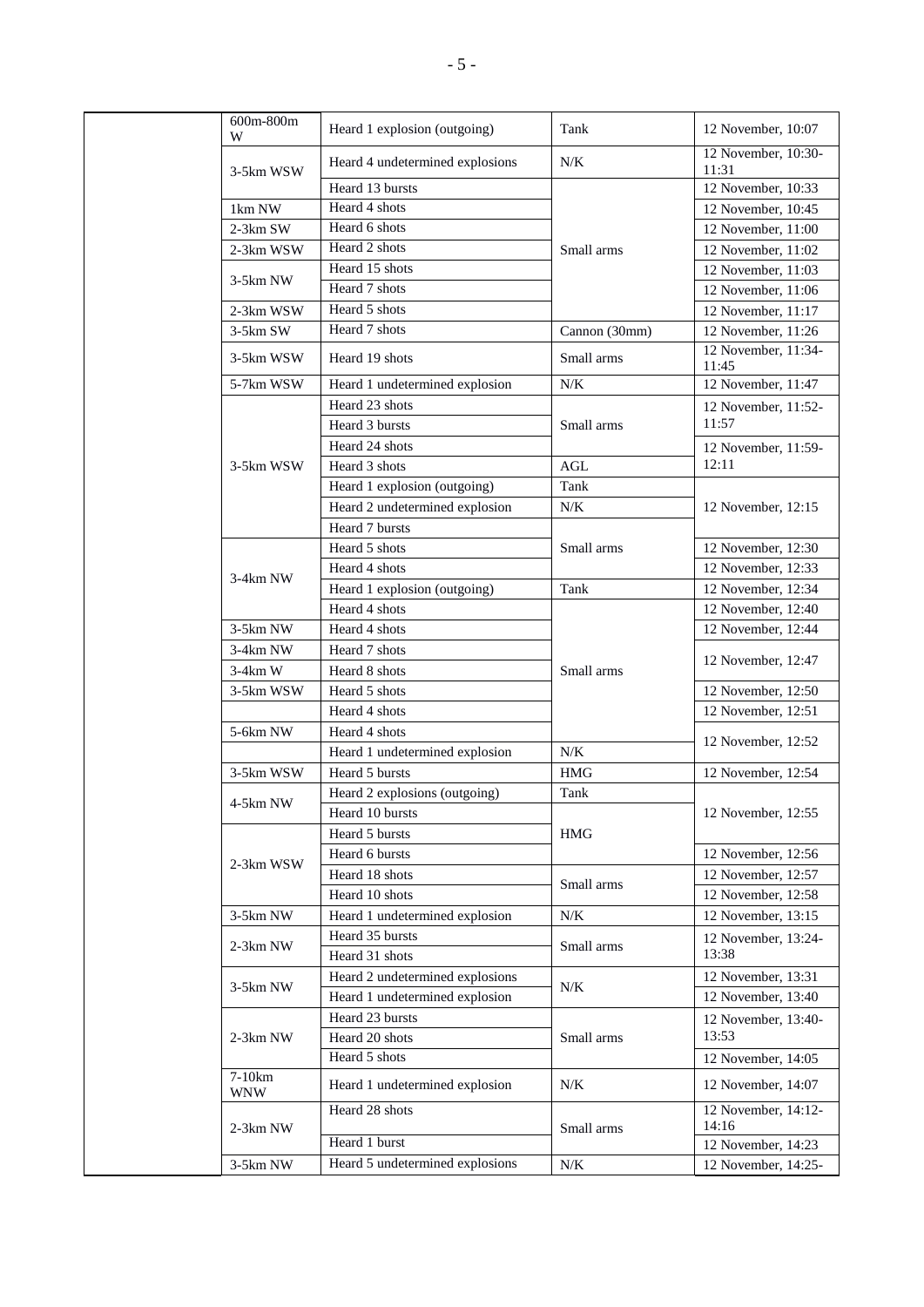|                                                                   | 2-3km NW             | Heard 32 shots                                                         | Small arms           | 14:30                                      |
|-------------------------------------------------------------------|----------------------|------------------------------------------------------------------------|----------------------|--------------------------------------------|
| Hnutove                                                           |                      | Heard 1 explosion (outgoing)                                           | Mortar (N/K calibre) | 12 November, 09:43                         |
| (government-<br>controlled, 20km NE                               | 5km SSE              | Heard and saw 1 explosion (impact)                                     | $N\!/\!K$            | 12 November, 09:45                         |
| of Mariupol)                                                      | 2-3km SSE            | Heard 5 bursts                                                         | Small arms           | 12 November, 12:59                         |
| 5km SW of Olenivka                                                |                      | Heard 7 bursts                                                         |                      | 12 November, 10:05                         |
| ("DPR"-controlled,                                                | 1-2km SSE            | Heard 1 burst                                                          | Small arms           | 12 November, 10:10                         |
| 23km SW of<br>Donetsk)                                            | 5-7km NNW            | Heard 1 undetermined explosion                                         | $N\!/\!K$            | 12 November, 14:03                         |
| SMM camera in                                                     | 4-5km SE             | Recorded 1 undetermined explosion                                      |                      | 12 November, 10:35                         |
| Avdiivka                                                          | 4-5km SE             | Recorded 1 undetermined explosion                                      |                      | 12 November, 15:05                         |
| (government-                                                      |                      | Recorded 2 undetermined explosions                                     |                      | 12 November, 15:28                         |
| controlled, 17km N<br>of Donetsk)                                 | $2-3km$ SE           | Recorded 1 undetermined explosion                                      |                      | 12 November, 15:34                         |
|                                                                   | 2-3km SE<br>4-5km SE | Recorded 1 undetermined explosion                                      |                      | 12 November, 15:35                         |
|                                                                   |                      | Recorded 1 undetermined explosion<br>Recorded 1 undetermined explosion |                      | $12$ November, 15:36<br>12 November, 15:38 |
|                                                                   | 2-3km SE             | Recorded 1 undetermined explosion                                      |                      | 12 November, 15:40                         |
|                                                                   | $4-5km E$            | Recorded 3 undetermined projectiles                                    |                      | 12 November, 16:21-                        |
|                                                                   |                      | in flight from W to E                                                  |                      | 16:24                                      |
|                                                                   | $3-4km E$            | Recorded 1 airburst                                                    |                      | 12 November, 16:25                         |
|                                                                   | 5-6km E              | Recorded 3 undetermined projectiles                                    | N/K                  | 12 November, 16:25-                        |
|                                                                   | $4-5km E$            | in flight from E to W<br>Recorded 5 undetermined projectiles           |                      | 16:30<br>12 November, 16:32-               |
|                                                                   |                      | in flight from W to E                                                  |                      | 16:34                                      |
|                                                                   | 9-10km ESE           | Recorded 1 undetermined explosions                                     |                      | 12 November, 16:43                         |
|                                                                   | 5-6km ESE            | Recorded 1 explosion (impact)                                          |                      | 12 November, 16:47                         |
|                                                                   |                      | Recorded 1 explosion (outgoing)                                        |                      | $12$ November, 16:47                       |
|                                                                   | 4-5km ESE            | Recorded 1 explosion (impact)                                          |                      | 12 November, 16:48                         |
|                                                                   | 5-6km ESE            | Recorded 1 explosion (outgoing)<br>Recorded 1 illumination flare       |                      | 12 November, 16:55<br>12 November, 16:58   |
|                                                                   | 4-5km ESE            | Recorded 1 explosion (impact)                                          |                      | 12 November, 17:50                         |
|                                                                   |                      | Recorded 2 explosions (impacts)                                        |                      | $12$ November, 17:55                       |
|                                                                   |                      | Recorded 2 undetermined explosions                                     | $N\!/\!K$            | 12 November, 18:47                         |
|                                                                   | $2-4km$ SE           | Recorded 2 undetermined explosions                                     |                      | 12 November, 18:52                         |
|                                                                   |                      | Recorded 2 undetermined explosions                                     |                      | 12 November, 19:02                         |
| Pyshchevyk<br>(government-<br>controlled, 25km NE<br>of Mariupol) | $N\!/\!K$ SE         | Heard 19 undetermined explosions                                       | N/K                  | 12 November, 10:19-<br>10:24               |
| SW edge of                                                        | $5-7km N$            | Heard 14 undetermined explosions                                       |                      | 12 November, 10:19-                        |
| Shyrokyne                                                         |                      |                                                                        | N/K                  | 10:23                                      |
| (government-<br>controlled, 20km E                                | 5-7km NE             | Heard 23 explosions                                                    |                      | 12 November, 10:43-<br>10:47               |
| of Mariupol)                                                      | $5-7km N$            | Heard 5 undetermined explosions                                        | N/K                  | 12 November, 10:50                         |
|                                                                   | 3-5km NW             | Heard 1 burst (25-30 shots)                                            | Small arms           | 12 November, 11:02-<br>11:05               |
| Berezove<br>(government-<br>controlled, 31km SW<br>of Donetsk)    | $3-5km N$            | Heard 1 undetermined explosion                                         | N/K                  | 12 November, 11:23                         |
| Petrivske ("DPR"-                                                 | 4-6km NW             | Heard 1 undetermined explosion                                         |                      | 12 November, 11:30                         |
| controlled, 41km S<br>of Donetsk)                                 | 10-15km NW           | Heard 17 undetermined explosions                                       |                      | 12 November, 14:55-<br>15:30               |
| 1.5km N of Petrivske                                              |                      | Heard 3 undetermined explosions                                        |                      | 12 November, 13:33                         |
| ("DPR"-controlled,                                                |                      | Heard 4 undetermined explosions                                        | N/K                  | 12 November, 13:38                         |
| 41km S of Donetsk)                                                | 8-10km NW            | Heard 4 undetermined explosions                                        |                      | 12 November, 14:04                         |
|                                                                   |                      | Heard 1 undetermined explosion                                         |                      | 12 November, 14:15                         |
|                                                                   |                      | Heard 2 undetermined explosions                                        |                      | 12 November, 14:17                         |
| Bohdanivka                                                        | $\rm N/K$ $\rm NNW$  | Heard 1 undetermined explosion                                         | N/K                  | 12 November, 11:48                         |
|                                                                   |                      |                                                                        |                      |                                            |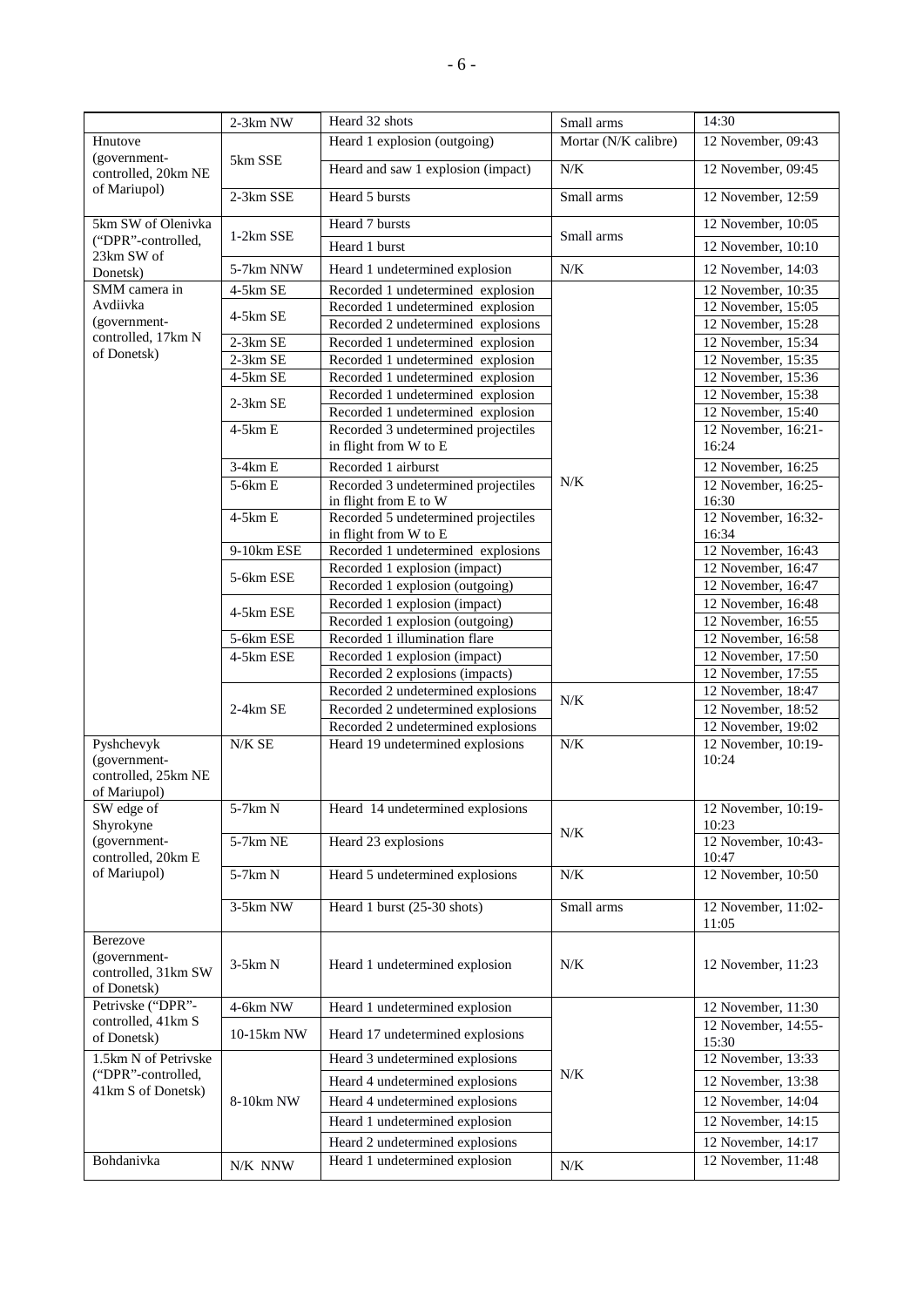| (Government                                                           |                       | Heard 1 undetermined explosion                                                                                                                                       |                    | 12 November, 12:18           |
|-----------------------------------------------------------------------|-----------------------|----------------------------------------------------------------------------------------------------------------------------------------------------------------------|--------------------|------------------------------|
| controlled, 41km S<br>of Donetsk)                                     |                       | Heard 9 undetermined explosions                                                                                                                                      |                    | 12 November, 14:04-<br>14:30 |
|                                                                       |                       | Heard 30 undetermined explosions                                                                                                                                     |                    | 12 November, 14:30-          |
|                                                                       |                       | Heard 3 shots                                                                                                                                                        | Small arms         | 15:00                        |
|                                                                       |                       | Heard 46 undetermined explosions                                                                                                                                     | N/K                | 12 November, 15:00-<br>15:28 |
| Kulykove ("DPR"-<br>controlled, 30km NE<br>of Mariupol)               | $\rm N/K$ NNW         | Heard 1 undetermined explosion                                                                                                                                       | N/K                | 12 November, 11:59           |
| 3km NE of<br>Zaichenko ("DPR"-<br>controlled, 26km NE<br>of Mariupol) | N/K SW                | Heard 1 undetermined explosion                                                                                                                                       | N/K                | 12 November, 13:01           |
| Novohnativka<br>(government-<br>controlled, 40km S<br>of Donetsk)     | N/K NNE               | Heard 3 undetermined explosions                                                                                                                                      | $N/K$              | 12 November, 13:05-<br>13:12 |
| Orlivske<br>(government-<br>controlled, 23km NE<br>of Mariupol)       | 3-5km NE              | Heard 3 undetermined explosions                                                                                                                                      | $N/K$              | 12 November, 13:40           |
| 3km NNE of<br>Debaltseve ("DPR"-                                      | 7-10km N              | Heard 23 undetermined explosions                                                                                                                                     |                    | 12 November, 14:14           |
| controlled, 58km NE<br>of Donetsk)                                    | 8-10km N              | Heard 1 undetermined explosion                                                                                                                                       | $N/K$              | 12 November, 14:45           |
| Mariupol<br>(government-                                              |                       | Heard 15 undetermined explosions                                                                                                                                     |                    | 12 November, 15:40-<br>16:07 |
| controlled)                                                           |                       | Heard 20 undetermined explosions                                                                                                                                     |                    | 12 November, 17:06           |
|                                                                       | N/K E                 | Heard 5 undetermined explosions                                                                                                                                      | $N/K$              | 12 November, 17:45           |
|                                                                       |                       | Heard 5 undetermined explosions                                                                                                                                      |                    | 12 November, 18:13-<br>18:20 |
| SMM camera in                                                         |                       | Recorded 1 undetermined explosion                                                                                                                                    | N/K                |                              |
| Shyrokyne (20km E                                                     | $N/K$ NE              | Recorded 3 shots from ENE to WSW                                                                                                                                     | Small arms         | 12 November, 18:27           |
| of Mariupol)                                                          |                       | Recorded 4 explosions (impacts)                                                                                                                                      | N/K                | 12 November, 21:54-<br>21:56 |
|                                                                       | N/K N                 | Recorded 1 explosion (impact)                                                                                                                                        |                    | 12 November, 23:19           |
| Kadiivka ("LPR"-<br>controlled, formerly                              | 5-10km<br><b>WNW</b>  | Heard 94 undetermined explosions<br>(impacts and outgoing)                                                                                                           | Artillery and MLRS | 11 November, 19:20-<br>20:32 |
| Stakhanov, 50km W<br>of Luhansk)                                      | 5-15km WSW            | Heard 355 undetermined explosions<br>(at least 16 were impacts, 26 rounds<br>of 152mm were outgoing and their<br>respective impacts, and 25 were<br>MLRS explosions) | Artillery and MLRS | 11 November, 20:32-<br>22:33 |
|                                                                       | $N/K$ $\cal N$        | Heard 9 undetermined explosions                                                                                                                                      | Artillery          | 11 November, 21:28-<br>21:44 |
|                                                                       | 5km NW                | Heard multiple bursts                                                                                                                                                | <b>HMG</b>         | 11 November,<br>22:00        |
|                                                                       | 10km WNW              | Heard 4 undetermined explosions                                                                                                                                      | Artillery          | 12 November, 01:30           |
|                                                                       | 5km W                 | Heard 50 explosions (outgoing)                                                                                                                                       | Artillery          | 12 November,<br>02:50-03:20  |
|                                                                       | 15km WSW              | Heard 80 explosions (50 outgoing and<br>their corresponding impacts and 30<br>separate impacts)                                                                      | Artillery          | 12 November,<br>02:50-03:20  |
|                                                                       | 5-10km WSW            | Heard 100 outgoing (explosions)                                                                                                                                      | Artillery          | 12 November,<br>03:20-04:10  |
|                                                                       | 10-15km<br><b>WSW</b> | Heard 150 explosions (impacts)                                                                                                                                       | Artillery          | 12 November,<br>04:10-04:20  |
|                                                                       | 10-20km               | Heard 50 explosions (impacts and                                                                                                                                     | Artillery          | 12 November,                 |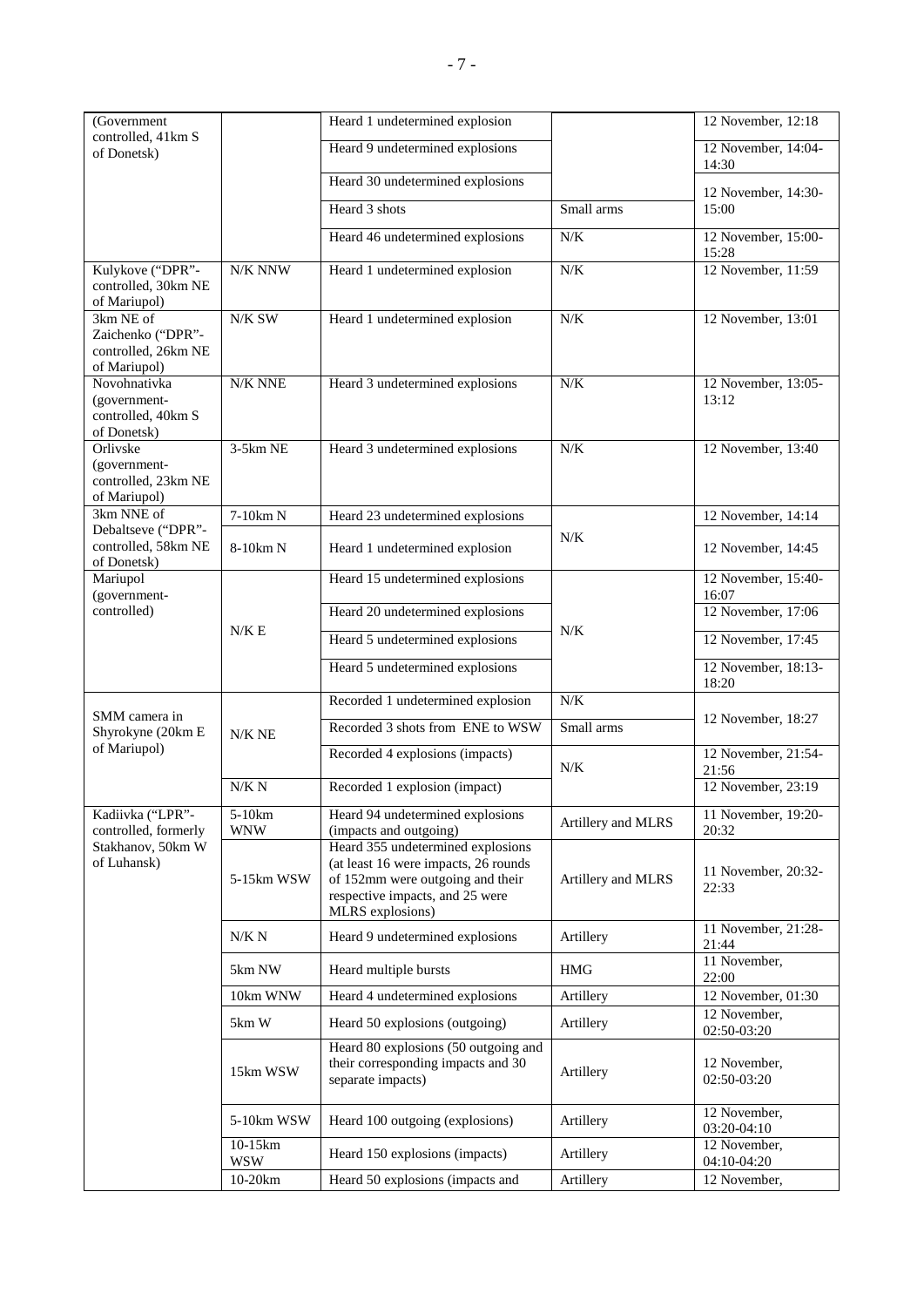|                                                       | <b>WSW</b>              | outgoing)                                                               |                   | 04:45-05:00                              |
|-------------------------------------------------------|-------------------------|-------------------------------------------------------------------------|-------------------|------------------------------------------|
| Slovianoserbsk<br>("LPR"-controlled,                  | 3-4km NW                | Heard 73 undetermined explosions                                        | $N/K$             | 12 November, 09:27-<br>09:56             |
| 28km NW of<br>Luhansk)                                | 3km NW                  | Heard 5 undetermined explosions                                         | N/K               | 12 November, 10:30-<br>10:35             |
| Kalynove ("LPR"-<br>controlled, 60km W<br>of Luhansk) | $3-6km$ W               | Heard 4 explosions (outgoing)                                           | Artillery (120mm) | 12 November, 09:40                       |
| SMM camera in                                         |                         | Recorded 2 undetermined explosions                                      |                   | 12 November, 19:30                       |
| Avdiivka                                              |                         | Recorded 2 undetermined explosions                                      |                   | 12 November, 21:27                       |
| (government-                                          | $2-4km$ SE              | Recorded 3 undetermined explosions                                      |                   | 12 November, 22:29                       |
| controlled, 17km N<br>of Donetsk)                     |                         | Recorded 3 undetermined explosions                                      |                   | 12 November, 22:30                       |
|                                                       |                         | Recorded 4 undetermined explosions                                      |                   | 12 November, 22:31                       |
|                                                       |                         | Recorded 2 undetermined explosions                                      |                   | 12 November, 22:36                       |
|                                                       | 3-5km ESE               | Recorded 1 undetermined explosion                                       |                   | 13 November, 10:51                       |
|                                                       | 4-6km SE                | Recorded 2 rocket-assisted projectiles                                  |                   | 13 November, 15:34                       |
|                                                       |                         | in flight from N to S                                                   |                   |                                          |
|                                                       | $4-6km$ SE<br>4-6km ESE | Recorded 1 undetermined explosion<br>Recorded 2 undetermined explosions |                   | 13 November, 15:34<br>13 November, 15:38 |
|                                                       |                         | Recorded 2 rocket-assisted projectiles                                  |                   |                                          |
|                                                       |                         | fired from S to N                                                       |                   | 13 November, 15:38                       |
|                                                       | 4-6km SE                | Recorded 1 rocket-assisted projectile                                   |                   |                                          |
|                                                       |                         | in flight from S to N                                                   |                   | 13 November, 15:40                       |
|                                                       |                         | Recorded 1 undetermined explosion                                       |                   | 13 November, 15:40                       |
|                                                       |                         | Recorded 1 undetermined explosion                                       |                   | 13 November, 15:44                       |
|                                                       | 4-6km ESE               | Recorded 3 undetermined explosions                                      |                   | 13 November, 15:45                       |
|                                                       |                         | Recorded 1 undetermined explosion                                       |                   | 13 November, 15:46                       |
|                                                       |                         | Recorded 1 undetermined explosion                                       |                   | 13 November, 15:52                       |
|                                                       |                         | Recorded 3 undetermined explosions                                      |                   | 13 November, 15:53                       |
|                                                       |                         | Recorded 1 undetermined explosion                                       |                   | 13 November, 16:02                       |
|                                                       | 4-6km ESE               | Recorded 3 rocket-assisted projectiles<br>in flight from S to N         |                   | 13 November, 16:05                       |
|                                                       |                         | Recorded 2 rocket-assisted projectiles                                  |                   |                                          |
|                                                       |                         | in flight from N to S                                                   |                   | 13 November, 16:05                       |
|                                                       |                         | Recorded 1 rocket-assisted projectile<br>in flight from S to N          |                   | 13 November, 16:28                       |
|                                                       | 4-6km SE                | Recorded 1 rocket-assisted projectile<br>in flight from S to N          |                   | 13 November, 16:31                       |
| Svitlodarsk                                           | 2-3km SE                | Heard 1 burst                                                           | <b>HMG</b>        | 12 November, 19:33                       |
| (government-                                          |                         | Heard 3 undetermined explosions                                         |                   | 12 November, 20:17                       |
| controlled, 57km NE                                   |                         |                                                                         | $N\!/\!K$         |                                          |
| of Donetsk)                                           | $4-5km E$               |                                                                         |                   |                                          |
|                                                       |                         | Heard 1 undetermined explosion                                          |                   | 12 November, 20:45                       |
|                                                       | $1-2km S$               | Heard 5 shots                                                           |                   |                                          |
|                                                       |                         |                                                                         | Small arms        |                                          |
|                                                       |                         | Heard 5 bursts                                                          |                   | 12 November, 21:07                       |
|                                                       |                         | Heard 1 undetermined explosion                                          | N/K               |                                          |
|                                                       |                         | Heard 11 explosions (impact)                                            |                   | 12 November, 21:18                       |
|                                                       | 2-3km SSE               | Heard 6 explosions (outgoing)                                           |                   | 12 November, 21:35                       |
|                                                       |                         |                                                                         | Mortar            |                                          |
|                                                       |                         | Heard 5 explosions (impact)                                             |                   | 12 November, 21:48                       |
|                                                       |                         | Heard 6 explosions (outgoing)                                           |                   | 12 November, 22:09                       |
|                                                       | $4-6km E$               | Heard 10 undetermined explosions                                        | $N/K$             | 12 November, 22:33-<br>22:37             |
|                                                       |                         | Heard 8 explosions (impacts)                                            |                   | 13 November, 09:42-<br>10:00             |
|                                                       | $2-3km$ SE              | Heard 1 explosion (impact)                                              | Mortar            | 13 November, 10:05                       |
|                                                       |                         |                                                                         |                   |                                          |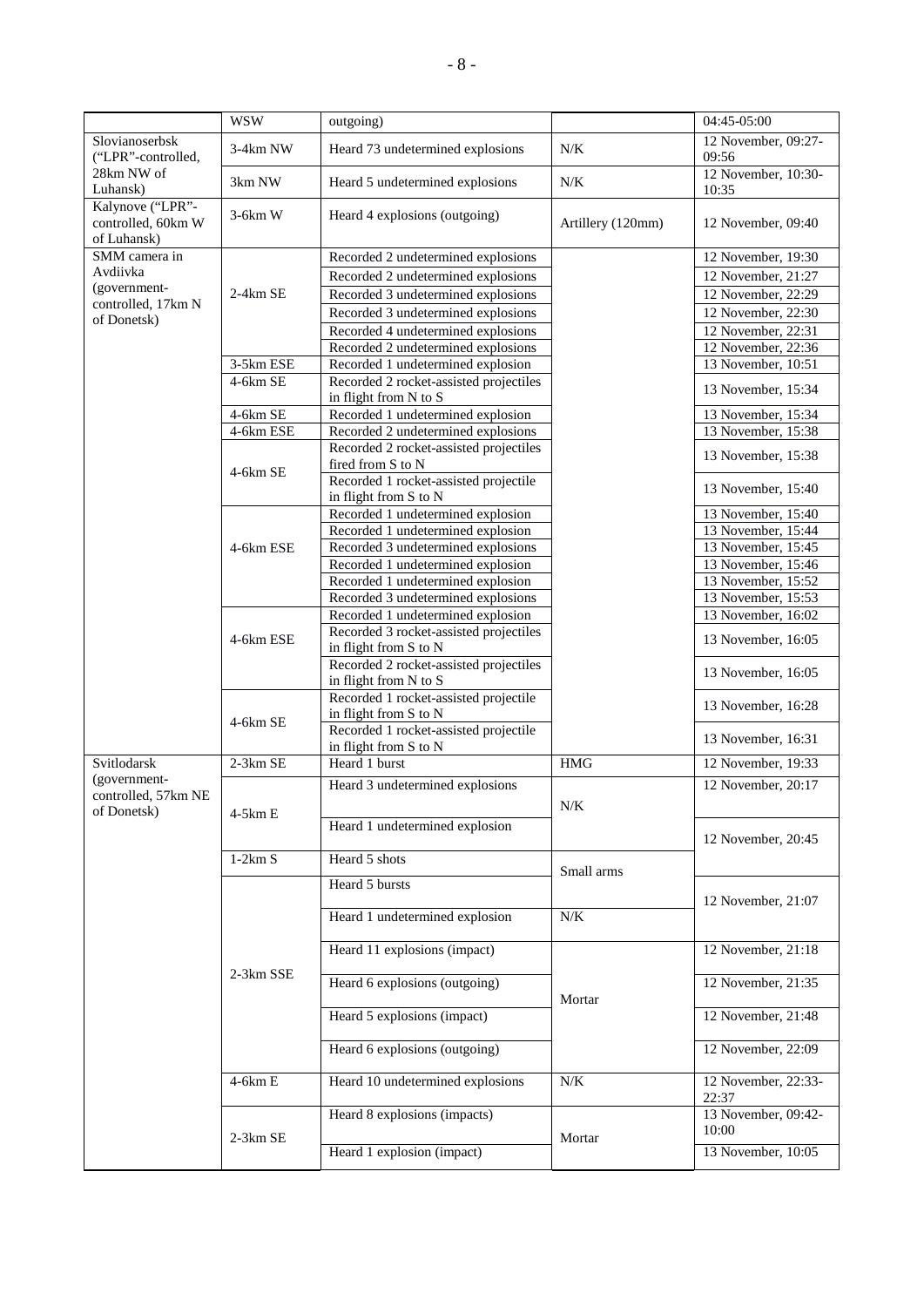|                                      |                              | Heard 8 explosions (impacts)                                  |                               | 13 November, 10:20-                      |
|--------------------------------------|------------------------------|---------------------------------------------------------------|-------------------------------|------------------------------------------|
|                                      |                              |                                                               |                               | 10:22                                    |
|                                      |                              | Heard 7 explosions (impacts)                                  |                               | 13 November, 12:30-                      |
|                                      |                              | Heard 5 explosions (impacts)                                  |                               | 12:40<br>13 November, 12:40-             |
|                                      |                              |                                                               |                               | 12:50                                    |
|                                      |                              | Heard 10 bursts                                               | <b>HMG</b>                    |                                          |
|                                      |                              | Heard 4 bursts                                                | Small arms                    |                                          |
|                                      |                              |                                                               |                               | 13 November, 17:44-                      |
|                                      |                              | Heard 4 bursts                                                | Anti-aircraft gun (ZU-        | 18:00                                    |
|                                      |                              |                                                               | 23)                           |                                          |
|                                      |                              | Heard 1 undetermined explosion                                | N/K                           |                                          |
|                                      |                              | Heard 17 bursts                                               | <b>HMG</b>                    |                                          |
|                                      |                              |                                                               |                               |                                          |
|                                      |                              | Heard 11 bursts                                               | Anti-aircraft gun (ZU-<br>23) |                                          |
|                                      | 2-3km SSE                    | Heard 2 bursts                                                | Small arms                    | 13 November, 18:14-                      |
|                                      |                              |                                                               |                               | 18:30                                    |
|                                      |                              | Heard 2 explosions (impacts)                                  | Mortar                        |                                          |
|                                      |                              | Heard 7 bursts                                                | <b>HMG</b>                    |                                          |
|                                      |                              |                                                               |                               |                                          |
|                                      |                              | Heard 1 undetermined explosion                                | N/K                           | 13 November, 18:31                       |
|                                      |                              | Heard 3 bursts                                                | Anti-aircraft gun (ZU-        |                                          |
|                                      |                              |                                                               | 23)                           |                                          |
| Horlivka ("DPR"-                     | $4-5km S$                    | Heard 1 undetermined explosion                                | $N/K$                         | 12 November, 19:45                       |
| controlled, 39km NE                  | 7-8km SW                     | Heard 4 undetermined explosions                               |                               | 12 November, 21:45-                      |
| of Donetsk city<br>centre)           |                              |                                                               | IFV (BMP-2) cannon            | 21:51                                    |
|                                      | 4-5km SW                     | Heard 4 shots                                                 | (30mm)                        | 12 November, 21:56                       |
|                                      |                              | Heard 9 bursts (3-5 shots)                                    | $\operatorname{HMG}$          | 12 November, 22:12-                      |
|                                      | $4-5km$ W                    | Heard 6 shots                                                 | Small arms                    | 22:15                                    |
|                                      |                              | Heard 3 undetermined explosions                               | IFV (BMP-1) cannon<br>(73mm)  |                                          |
|                                      | 8-7km W                      | Heard 1 undetermined explosion                                |                               | 12 November, 22:17                       |
|                                      | $6-7km$ W                    | Heard 12 undetermined explosions                              | $N/K$                         | 12 November, 22:25-                      |
|                                      |                              |                                                               |                               | 22:30                                    |
| Debaltseve ("DPR"-                   | 6-8km W                      | Heard 2 undetermined explosions                               |                               | 12 November, 22:35                       |
| controlled, 58km NE                  | 7-10km<br><b>WNW</b>         | Heard 23 undetermined explosions                              | $N/K$                         | 12 November, 23:42-                      |
| of Donetsk)                          |                              |                                                               |                               | 23:44                                    |
| Park Inn Hotel<br>("DPR"-controlled, |                              | Heard 7 undetermined explosions                               |                               | 12 November, 23:56-<br>23:58             |
| Donetsk)                             |                              | Heard 43 undetermined explosions                              | N/K                           | 13 November, 00:02-                      |
|                                      | 5-10km NW                    |                                                               |                               | 00:51                                    |
|                                      |                              | Heard 53 undetermined explosions                              |                               | 13 November, 01:14-                      |
|                                      |                              |                                                               |                               | 03:01<br>13 November, 10:02              |
| Avdiivka<br>(government-             | 8km S                        | Heard 1 undetermined explosion                                | N/K                           |                                          |
| controlled, 17km N                   |                              | Heard 1 undetermined explosion                                |                               | 13 November, 10:04<br>13 November, 10:22 |
| of Donetsk)                          | 3km SE                       | Heard 4 explosions (outgoing)<br>Heard 2 explosions (impacts) | Mortar (82mm)                 | 13 November, 10:24                       |
|                                      | 4km E                        | Heard uncountable/unquantifiable                              | Small arms and HMG            | 13 November, 10:25                       |
|                                      |                              | overlapping bursts and single shots                           |                               |                                          |
|                                      | 4km SE                       | Heard 3 bursts                                                | <b>HMG</b>                    | 13 November, 10:35                       |
|                                      |                              | Heard 5 bursts<br>Heard 1 explosion (impact)                  | Small arms<br>Mortar (82mm)   | 13 November, 10:37<br>13 November, 10:42 |
|                                      | 4km E                        | Heard uncountable/unquantifiable                              | Small arms                    | 13 November, 10:42                       |
|                                      |                              | overlapping bursts and single shots                           |                               |                                          |
|                                      | $2 \mathrm{km}\ \mathrm{SE}$ | Heard 1 explosion (impact)                                    | Mortar (120mm)                | 13 November, 10:51                       |
|                                      | $4 \mathrm{km} \to$          | Heard 1 undetermined explosion                                | N/K                           | 13 November, 10:52                       |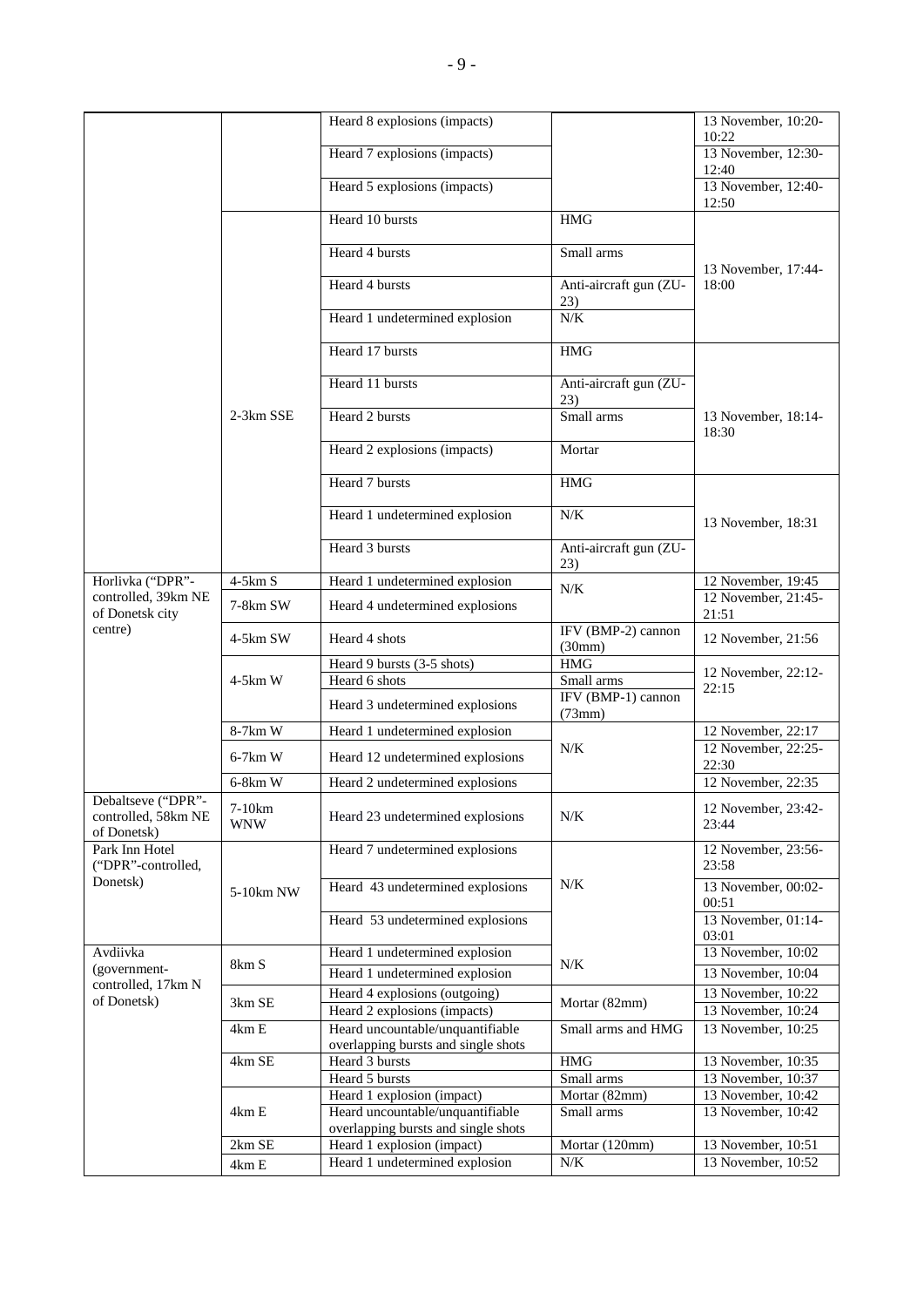|                                   |            | Heard uncountable/unquantifiable                         | Small arms                                         | 13 November, 10:54           |
|-----------------------------------|------------|----------------------------------------------------------|----------------------------------------------------|------------------------------|
|                                   |            | overlapping bursts and single shots                      |                                                    |                              |
|                                   | 3km SE     | Heard 1 explosion (outgoing)                             |                                                    | 13 November, 10:55           |
|                                   | 4km SE     | Heard 3 explosions (impacts)                             | Mortar (82mm)                                      | 13 November, 10:57           |
|                                   | 4km E      | Heard uncountable overlapping single<br>shots and bursts | Small arms                                         | 13 November, 11:26           |
|                                   |            | Heard 1 explosion (impact)                               |                                                    | 13 November, 11:34           |
|                                   |            | Heard 4 explosions (outgoing)                            | Mortar (82mm)                                      | 13 November, 11:35           |
|                                   | 3km SE     | Heard 1 explosion (impact)                               |                                                    | 13 November, 11:36           |
|                                   | 4km SE     | Heard 4 bursts                                           | <b>HMG</b>                                         | 13 November, 11:51           |
|                                   | 5km SE     | Heard 5 bursts                                           |                                                    | 13 November, 11:53           |
|                                   |            | Heard 2 undetermined explosions                          | N/K                                                | 13 November, 11:59           |
|                                   | 4km SE     | Heard 2 undetermined explosions                          | $N\!/\!K$                                          | 13 November, 11:59           |
|                                   |            | Heard uncountable overlapping single<br>shots and bursts | IFV (BMP-2 cannon,<br>30mm), HMG and<br>small arms | 13 November, 12:17-<br>12:19 |
|                                   |            | Heard 1 explosion (impact)                               |                                                    | 13 November, 12:21           |
|                                   |            | Heard 1 explosion (impact)                               | Mortar (82mm)                                      | 13 November, 12:25           |
|                                   | 4km SE     | Heard uncountable single shots and<br>bursts             | HMG and small arms                                 |                              |
|                                   |            | Heard 20 bursts                                          | IFV (BMP-2) cannon                                 |                              |
|                                   |            |                                                          | (30mm)                                             | 13 November, 13:01-          |
|                                   |            | Heard 10 undetermined explosions                         | Mortar (82mm)                                      | 13:07                        |
|                                   |            | Heard 30 bursts                                          | <b>AGL</b>                                         |                              |
|                                   |            | Heard 2 explosions (impacts)                             |                                                    | 13 November, 13:09           |
|                                   |            | Heard 2 explosions (impacts)                             | Artillery (122mm)                                  | 13 November, 13:10           |
|                                   |            | Heard 1 explosion (impact)                               |                                                    | 13 November, 13:15           |
|                                   | 4km S      | Heard 1 explosion (impact)                               | Mortar (120mm)                                     | 13 November, 13:21           |
|                                   | 4km SE     | Heard 1 burst                                            | Small arms                                         | 13 November, 13:23           |
| Yasynuvata ("DPR"-                | 3-5km WSW  | Heard 1 undetermined explosion                           |                                                    | 13 November, 10:53           |
| controlled, 16km NE<br>of Donetsk | 5-8km W    | Heard 3 undetermined explosions                          |                                                    | 13 November, 10:57-          |
|                                   | $2-3km$ SW | Heard 42 undetermined explosions                         |                                                    | 10:59<br>13 November, 13:00- |
|                                   |            | Heard 1 explosion (outgoing)                             |                                                    | 13:10                        |
|                                   |            | Heard 1 explosion (impact)                               | N/K                                                | 13 November, 13:23           |
|                                   | $3-5km$ SW | Heard 1 explosion (outgoing)                             |                                                    |                              |
|                                   |            | Heard 1 explosion (impact)                               |                                                    | 13 November, 13:28           |
|                                   | 3-5km SE   | Heard 1 undetermined explosion                           |                                                    | 13 November, 13:34           |
|                                   | 3-5km WSW  | Heard 1 undetermined explosion                           |                                                    | 13 November, 13:36           |
|                                   | 2-3km SE   | Heard 31 bursts (2-3 shots each)                         |                                                    | 13 November, 13:40-          |
|                                   |            |                                                          |                                                    | 13:50                        |
|                                   |            | Heard 9 bursts<br>Heard 14 shots                         | Small arms                                         | 13 November, 13:53-<br>14:10 |
|                                   | 2-3km SSE  | Heard 5 shots                                            |                                                    | 13 November, 14:15           |
|                                   |            |                                                          |                                                    |                              |
|                                   |            | Heard 35 shots                                           |                                                    | 13 November, 14:20-          |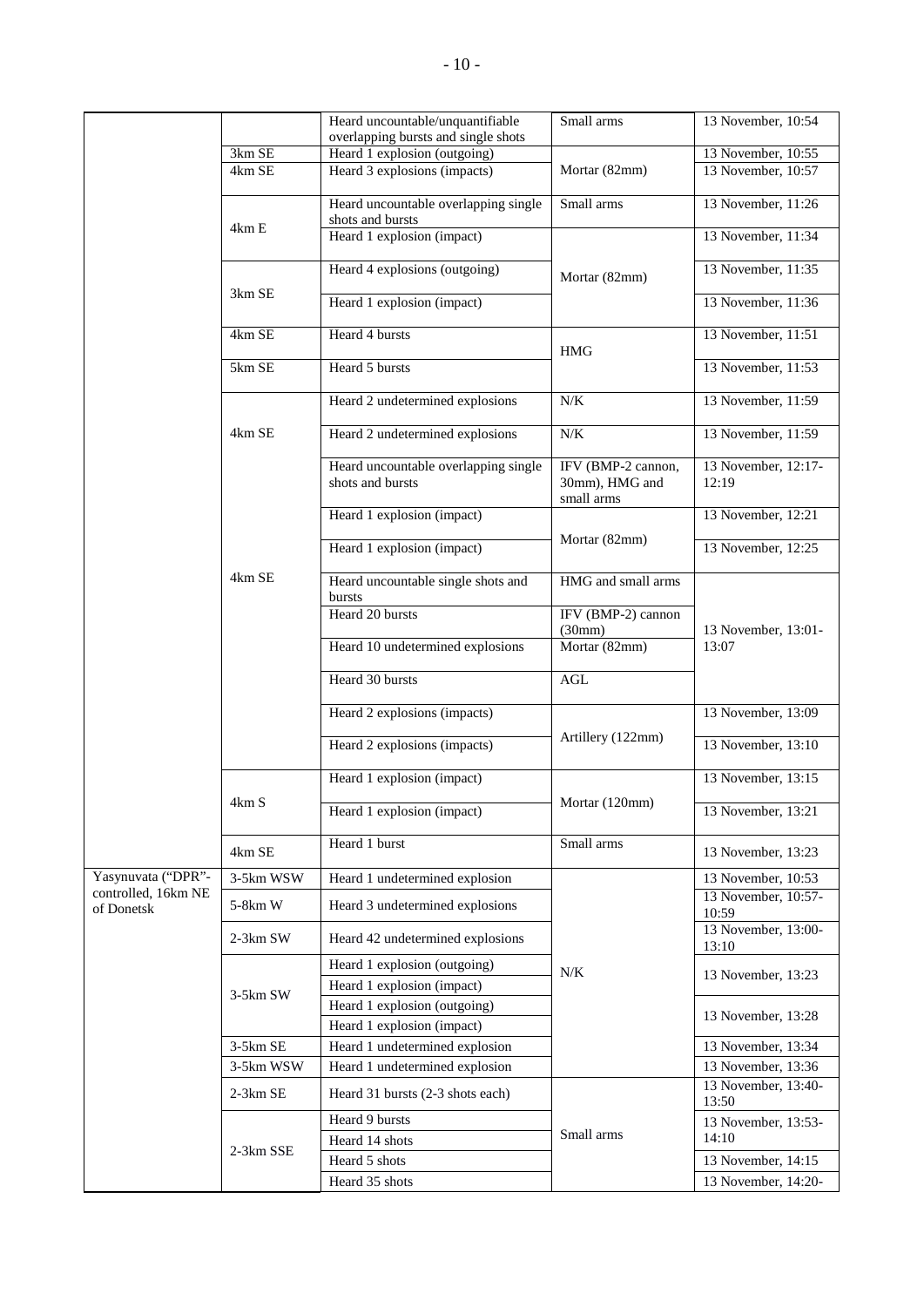|                                                                         |             |                                                                 |                    | 14:26                        |
|-------------------------------------------------------------------------|-------------|-----------------------------------------------------------------|--------------------|------------------------------|
|                                                                         |             | Heard 1 undetermined explosion                                  | N/K                | 13 November, 14:27           |
| 1.5km ENE of<br>Pikuzy ("DPR"-<br>controlled, 23km NE<br>of Mariupol)   | N/K SSE     | Heard 2 undetermined explosions                                 | N/K                | 13 November, 11:02           |
| Pikuzy ("DPR"-<br>controlled, 23km NE                                   | 5km SSE     | Heard 3 bursts                                                  | IFV (BMP-2) cannon | 13 November, 11:32-<br>11:40 |
| of Mariupol)                                                            |             | Heard 3 bursts                                                  | (30mm)             | 13 November, 12:25-<br>12:30 |
|                                                                         | 1km SSE     | Heard 2 explosions (outgoing)                                   | N/K                | 13 November, 13:08-<br>13:10 |
| 1.9km ENE of                                                            | 3km SSE     | Heard 1 undetermined explosion                                  |                    | 13 November, 11:43           |
| Bohdanivka<br>(government-                                              | N/K SSE     | Heard 1 undetermined explosion                                  | N/K                |                              |
| controlled, 41km S<br>of Donetsk)                                       | N/K NNE     | Heard 1 undetermined explosion                                  |                    | 13 November, 12:00           |
| Park Inn Hotel<br>("DPR"-controlled,<br>Donetsk)                        | 6-10km NW   | Heard at least 100 undetermined<br>explosions                   | N/K                | 13 November, 13:00-<br>15:00 |
| Petrivske ("DPR"-<br>controlled, 41km S<br>of Donetsk)                  | 6-8km SW    | Heard 1 undetermined explosion                                  | N/K                | 13 November, 13:36           |
| Maiorsk<br>(government-                                                 | $1-2km E$   | Heard 1 undetermined explosion                                  | N/K                | 13 November, 14:20           |
| controlled, 45km NE<br>of Donetsk)                                      | 2-3km NE    | Heard 3 undetermined explosions                                 |                    | 13 November, 14:55           |
| 7km N of Horlivka<br>("DPR"-controlled,<br>39km north of<br>Donetsk     | 4km N       | Heard 1 undetermined explosion                                  | N/K                | 13 November, 14:21           |
| SMM camera at<br>Oktiabr mine" (9km<br>NW of Donetsk city<br>centre)    | 6-8 km NE   | Recorded 2 rocket-assisted projectiles<br>in flight from N to S | $N/K$              | 13 November, 16:22           |
| Kalynove                                                                | 5-10km NNW  | Heard 12 undetermined explosions                                |                    | 13 November, 09:25-          |
| ("LPR"-controlled,<br>58km W of Luhansk)                                | 10km SW     | Heard 1 undetermined explosion                                  | N/K                | 10:11                        |
| 1km NW of<br>Pervomaisk ("LPR"-<br>controlled, 57km<br>west of Luhansk) | $>10$ km SW | Heard 2 undetermined explosions                                 | N/K                | 13 November, 09:44           |
| Sokilnyky<br>("LPR"-controlled,<br>38km NW of<br>Luhansk)               | 3km SW      | Heard 1 burst                                                   | <b>HMG</b>         | 13 November, 11:34           |
| Lopaskyne<br>(government-<br>controlled, 23km<br>NW of Luhansk)         | $2-3km N$   | Heard 5-7 shots                                                 | Small arms         | 13 November, 12:33           |
| Kadiivka (formerly<br>Stakhanov, "LPR"-                                 | 10km WSW    | Heard 10 undetermined explosions                                |                    | 13 November, 13:12-<br>13:42 |
| controlled, 50km W<br>of Luhansk)                                       | 10km SW     | Heard 7 undetermined explosions                                 | N/K                | 13 November, 16:18-<br>16:20 |
| Novotoshkivske<br>(government-<br>controlled, 53km<br>NW of Luhansk)    | 4-5km SE    | Heard 3 undetermined explosions                                 | N/K                | 13 November, 13:30-<br>13:33 |
| Staryi Aidar<br>(government-                                            | $3-5km S$   | Heard 8 shots                                                   | <b>HMG</b>         | 13 November, 13:30           |
| controlled, 20km<br>NW of Luhansk)                                      | 8-10km S    | Heard 6 undetermined explosions                                 | N/K                | 13 November, 13:35           |
| Troitske<br>(government-                                                | 5km S       | Heard 6 undetermined explosions                                 | N/K                | 13 November, 13:40           |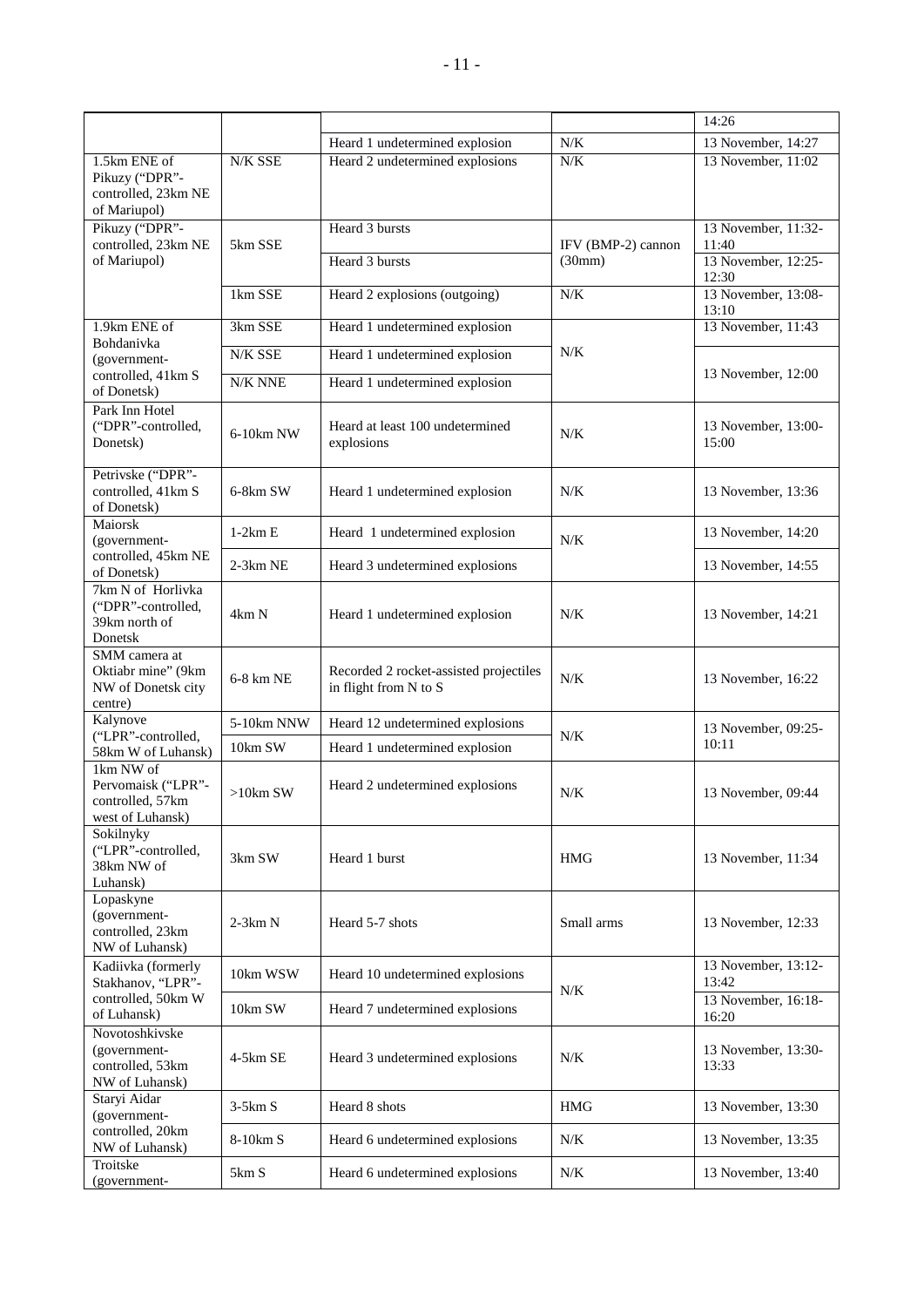| controlled, 69km<br>west of Luhansk) |                        |                                  |                                     |                              |
|--------------------------------------|------------------------|----------------------------------|-------------------------------------|------------------------------|
| Zhovte ("LPR"-                       | $200 - 300m$ W         | Heard 1 explosion                | Assessed as anti-<br>personnel mine | 13 November, 14:10           |
| controlled, 17km<br>NW of Luhansk)   | $5-10km$<br><b>WNW</b> | Heard 10 undetermined explosions | N/K                                 | 13 November, 14:15-<br>14:38 |